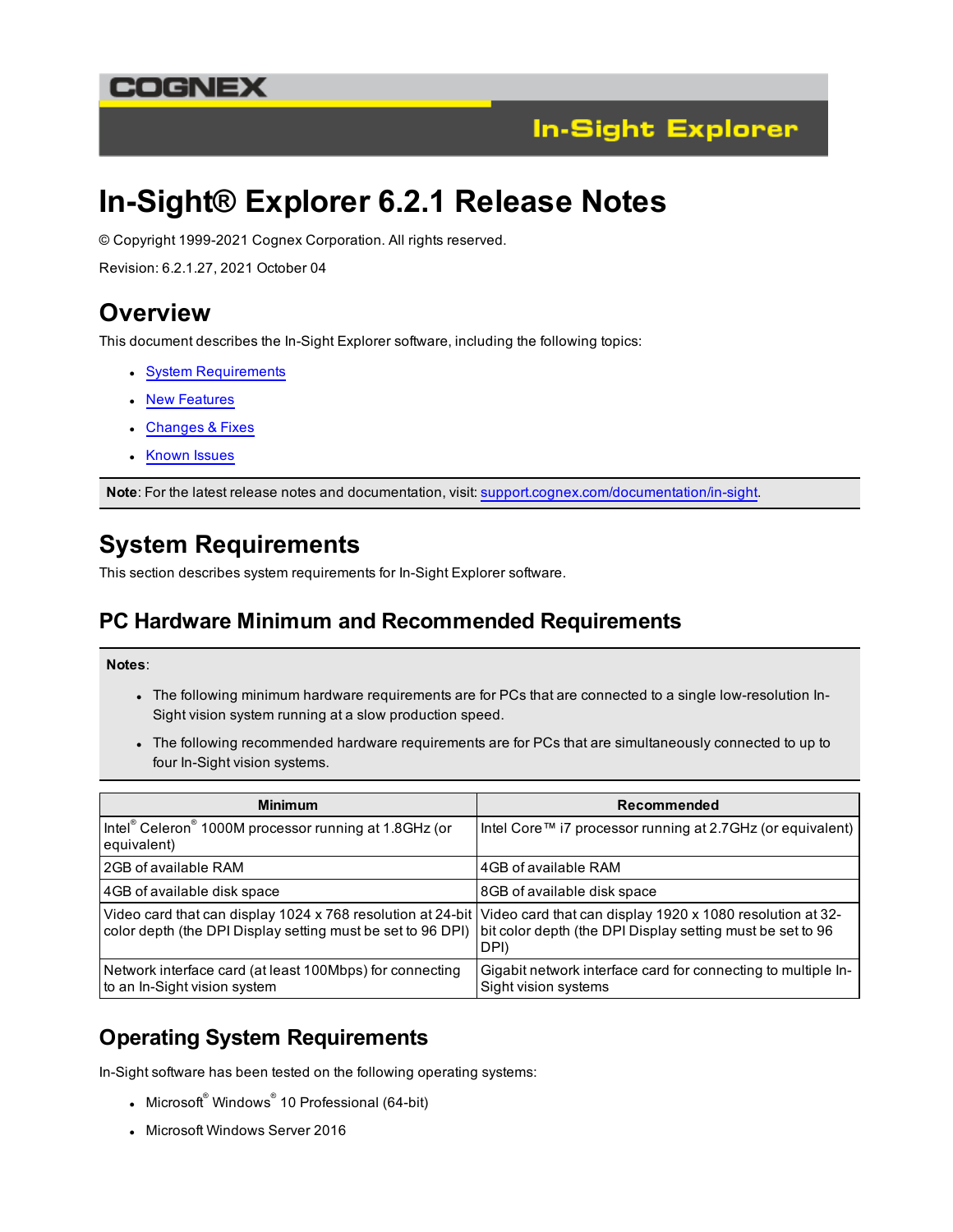Although you can install and run In-Sight Explorer on other Windows operating systems, PCs that do not meet the preceding requirements are not officially supported.

### **Supported Languages**

- Chinese (Simplified)
- English
- French
- German
- Japanese
- Korean
- Spanish (European)

#### **Firmware Version Support**

In-Sight 6.2.1 software contains three firmware versions:

- $\bullet$  In-Sight 6.2.1
- $\bullet$  In-Sight 5.9.2
- $\bullet$  In-Sight 4.10.5 PR1

In-Sight vision systems that have older firmware versions might work properly. However, some features are unsupported with older firmware versions and are not fully tested. For optimal performance, update vision systems that run older firmware to the most recent, supported firmware versions. For a list of models and supported firmware versions, see the Firmware Versions topic in the *In-Sight® Explorer Help* file.

#### **In-Sight Firmware 6.2.1**

- In-Sight 7000 Gen2 series vision systems
- In-Sight 8000 series vision systems
- In-Sight 9000 series vision systems
- In-Sight Advantage Engine

#### **In-Sight Firmware 5.9.2**

• In-Sight 5705 and 5705C vision systems

#### **In-Sight Firmware 4.10.5 PR1**

- In-Sight Micro 1000 series vision systems
- In-Sight 5000 series vision systems (except In-Sight 5705 and 5705C vision systems)
- In-Sight 7000 series vision systems (except In-Sight 7000 Gen2 series vision systems)

### **Microsoft .NET Framework 4.5.2**

In-Sight software requires Microsoft .NET Framework 4.5.2. If the In-Sight software installer fails to detect Microsoft .NET Framework 4.5.2, it attempts to download and install it.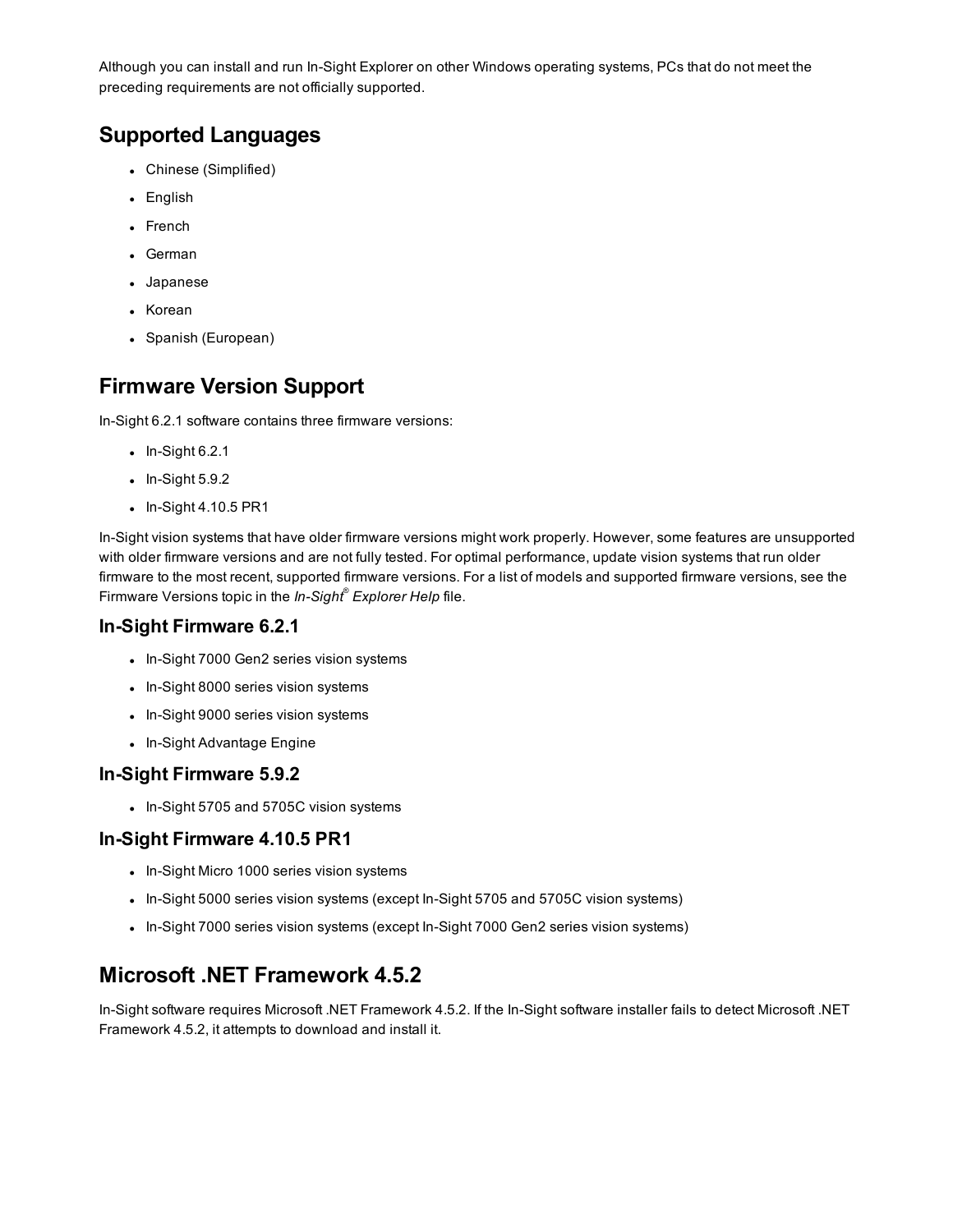## <span id="page-2-0"></span>**New Features**

Introducing **Cognex Network Server 3.0.0**, a desktop and web application that supports single-sign-on, built-in audit message server, managing users across all devices, and creating and managing trusted certificates required to establish an HTTPS connection between In-Sight devices and the Web HMI.

Introducing **Compare Jobs**, allowing you to see a list of cell differences between two .job files. Accessible from the System menu and file pane of the In-Sight Explorer, and through and API & sample project in the ISDK..

<span id="page-2-1"></span>New **Job Timeout** spreadsheet functions allow for advanced-level control of the job's execution duration.

## **Changes & Fixes**

**Notes**:

- For changes and fixes in previous releases, see past In-Sight Explorer release notes. Release notes for previous releases are available in the *In-Sight Explorer® Help* file.
- The release notes include issue numbers (where applicable) to better track known issues reported by Cognex Technical Support.

| Issue#  | <b>Change/Fix</b>                                                                                                                                                                                                                                                                   |       |  |
|---------|-------------------------------------------------------------------------------------------------------------------------------------------------------------------------------------------------------------------------------------------------------------------------------------|-------|--|
|         | IS-5418 Fixed issue where the PLC Time Synchronization details screen was not working correctly for<br>6.2.1<br>certain In-Sight Explorer languages.                                                                                                                                |       |  |
|         | 6.2.1<br>IS-5403 Fixed inability of In-Sight to maintain or recover an FTP connection if a separate FTP operation is<br>performed. This can impact or be caused by WritelmageFTP, WriteFTP, Import/ExportData, or file<br>operations. Affects 6.1.1 - 6.1.3 firmware on all models. |       |  |
|         | 6.2.1<br>IS-5368   Improved OCRMax read scoring for dash and other small punctuation characters.                                                                                                                                                                                    |       |  |
|         | IS-5365 Fixed rare combinations of exposure duration and image row settings that corrupted the acquired<br>image. Affected AdvantageEngine and In-Sight 200X models only.                                                                                                           | 6.2.1 |  |
|         | IS-5337 Fixed 'CisDialogView' error that prevented use of secure Web HMI in certain cases.                                                                                                                                                                                          | 6.2.1 |  |
|         | IS-5202   Improved speed of the ExtractHistogram when using a small input region.                                                                                                                                                                                                   | 6.2.1 |  |
|         | IS-5201 Fixed an issue where the first FTP transfer attempt by the camera failed after bringing the camera<br>online. Affects only v6.1.1 - v6.1.3 firmware.                                                                                                                        | 6.2.1 |  |
|         | IS-5166 Fixed issue where not all DLL signatures appeared in the SDK.                                                                                                                                                                                                               | 6.2.1 |  |
|         | IS-5096 Reverted changes to audited values will now cause audit messages to be sent after canceling a<br>dialog.                                                                                                                                                                    | 6.2.1 |  |
|         | IS-5040 Fixed issue where Operator (protected) level users were not able to modify settings of<br>EasyBuilder tools.                                                                                                                                                                | 6.2.1 |  |
| IS-4947 | Fixed issue when on job load, Color Pixel Count tool could cause Communications device to<br>disappear, if the tool was dependent on comms input.                                                                                                                                   | 6.2.1 |  |
|         | IS-4842 Fixed an issue where set PortNum did not work correctly. Affects v6.1.0 - 6.1.3 firmware                                                                                                                                                                                    | 6.2.1 |  |
|         | IS-4785 Fixed a slowdown in the ReadIDMax function in cases where the code orientation was rotated 90<br>degrees relative to the orientation of the search region.                                                                                                                  | 6.2.1 |  |
|         | IS-4785 The max search ROI of the ReadIDMax function is extended to 2592 x 2592 for code types that<br>previously supported a max region size of 2592 x 2048.                                                                                                                       | 6.2.1 |  |
|         | IS-4455   Fixed error in the Web HMI occurring when you modify the camera's acquisition start row and the<br>number of rows.                                                                                                                                                        | 6.2.1 |  |
| IS-383  | Previously, there was an issue with UDP connection: sometimes the UDP WriteDevice did not<br>reestablish connection after a disconnect.                                                                                                                                             | 6.2.1 |  |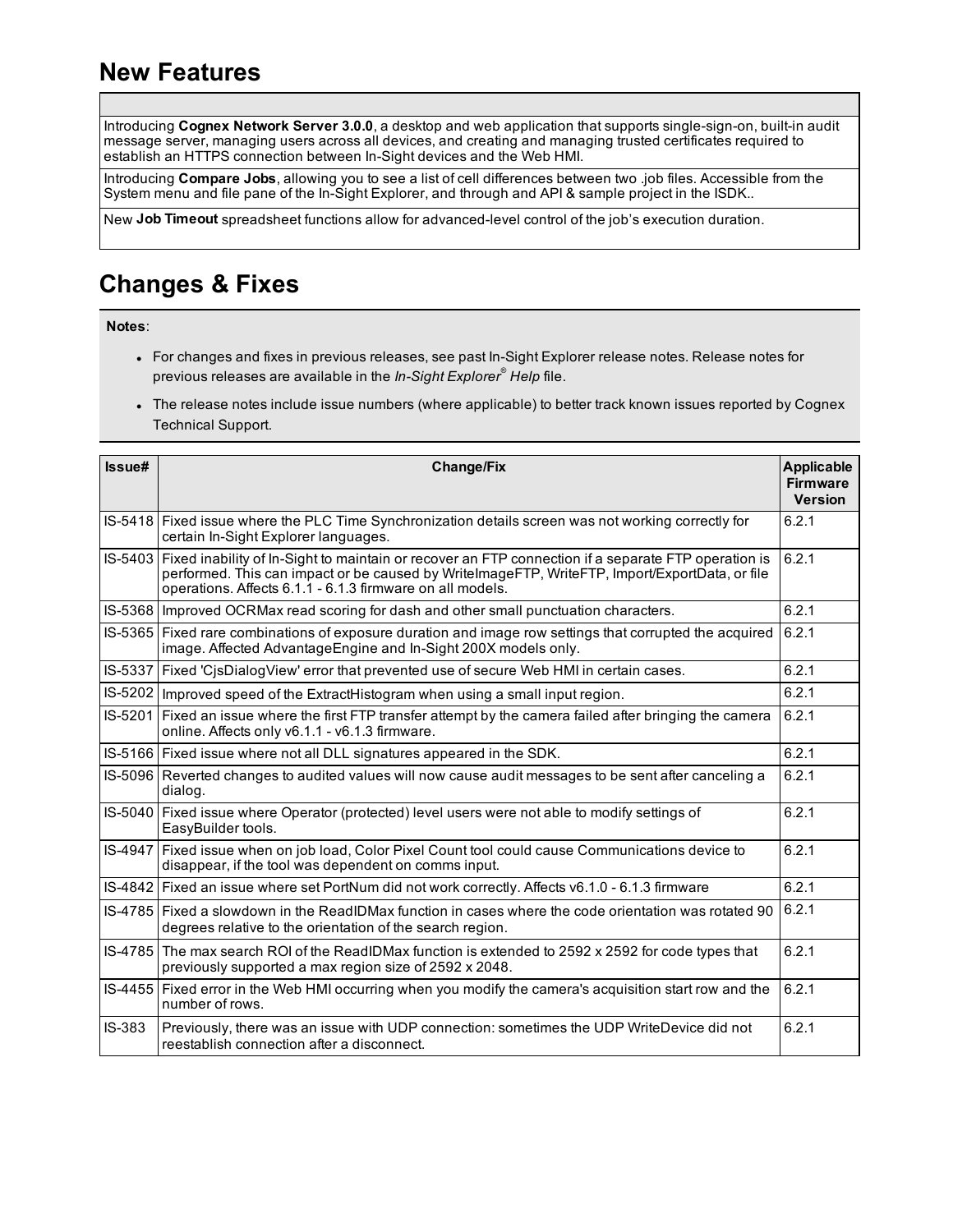## <span id="page-3-0"></span>**Known Issues**

**Note**: The release notes include issue numbers (where applicable) to better track known issues reported by Cognex Technical Support.

| Issue#   |                                                                                                                                                                                                                                                | <b>Issue</b>                                                                                                                                                                                                                                                                                                             | <b>Affected</b><br><b>Firmware</b><br><b>Version</b> |
|----------|------------------------------------------------------------------------------------------------------------------------------------------------------------------------------------------------------------------------------------------------|--------------------------------------------------------------------------------------------------------------------------------------------------------------------------------------------------------------------------------------------------------------------------------------------------------------------------|------------------------------------------------------|
| IS-5258  | 6.2.1<br>Web HMI: 403 error seen in browser after successfully firmware updating certain IS2000<br>devices.<br>Workaround: performing a 2nd firmware upgrade.                                                                                  |                                                                                                                                                                                                                                                                                                                          |                                                      |
| IS-4432  | 6.2.1<br>If the ReadIDMax function is configured to read Data Matrix symbols, the Enable Training option<br>is checked, and Train Perspective is selected from the Perspective drop-down, subsequent<br>attempts to read the symbol will fail. |                                                                                                                                                                                                                                                                                                                          |                                                      |
| IS-2854  | After a power-cycle, if the vision system/sensor receives a new trigger, no new results are added<br>to the Sensor Filmstrip queue. However, the image and spreadsheet continue to update<br>correctly.<br>Conditions:                         |                                                                                                                                                                                                                                                                                                                          | 6.2.1                                                |
|          |                                                                                                                                                                                                                                                |                                                                                                                                                                                                                                                                                                                          |                                                      |
|          |                                                                                                                                                                                                                                                | • An In-Sight vision system/sensor is configured to use the Sensor Filmstrip.                                                                                                                                                                                                                                            |                                                      |
|          |                                                                                                                                                                                                                                                | . In the Sensor Filmstrip Settings dialog, the Queue drop-down is configured as Separate<br>Pass and Fail Results.                                                                                                                                                                                                       |                                                      |
|          |                                                                                                                                                                                                                                                | In the Sensor Filmstrip Settings dialog, the Queue Size is increased or decreased.                                                                                                                                                                                                                                       |                                                      |
|          |                                                                                                                                                                                                                                                | The vision system/sensor is power-cycled.                                                                                                                                                                                                                                                                                |                                                      |
|          |                                                                                                                                                                                                                                                | • After the power-cycle, the vision system receives a new trigger.                                                                                                                                                                                                                                                       |                                                      |
|          |                                                                                                                                                                                                                                                | Workaround:                                                                                                                                                                                                                                                                                                              |                                                      |
|          |                                                                                                                                                                                                                                                | 1. Within In-Sight Explorer, click Sensor menu > Sensor Filmstrip Settings to launch the<br>Sensor Filmstrip Settings dialog.                                                                                                                                                                                            |                                                      |
|          |                                                                                                                                                                                                                                                | 2. From the Queue drop-down, select an option other than Separate Pass and Fail Results<br>and click OK.                                                                                                                                                                                                                 |                                                      |
|          |                                                                                                                                                                                                                                                | 3. Relaunch the Sensor Filmstrip Settings dialog.                                                                                                                                                                                                                                                                        |                                                      |
|          |                                                                                                                                                                                                                                                | 4. From the Queue drop-down, select Separate Pass and Fail Results and click OK. When<br>the vision system/sensor is triggered, results are correctly added to the queue.                                                                                                                                                |                                                      |
| FFP-1646 |                                                                                                                                                                                                                                                | In-Sight 2000 series vision sensors running In-Sight firmware version 5.9.1 and later are not<br>certified for PROFINET Conformance. To run In-Sight 2000 series vision sensors with PROFINET<br>Conformance, you can downgrade the In-Sight 2000 series vision sensors' firmware version to<br>In-Sight 5.9.0 or 5.8.x. | 5.9.1 &<br>6.2.1                                     |